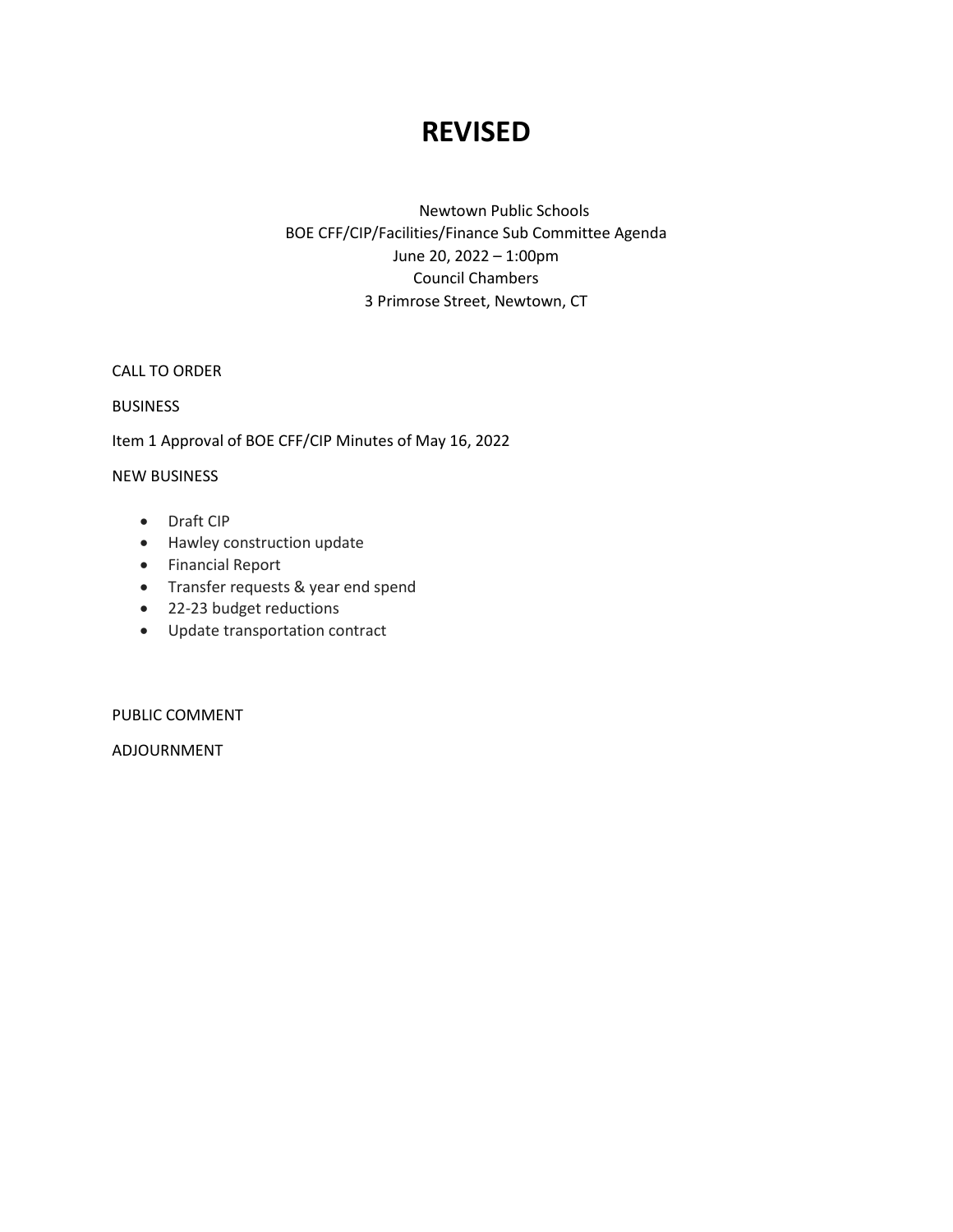Newtown Board of Education CFF/CIP/Facilities/Finance Sub-Committee Minutes Special Meeting May 16, 2022 3 Primrose Street, Newtown, CT 06470

**CALL TO ORDER:** Mrs. Larkin called the meeting to order 1:01 p.m.

**Participants:** Jennifer Larkin, Deborra Zukowski, Don Ramsey, Bob Gerbert, Tanja Vadas, Dr. Lorrie Rodrigue

# **Item 1 Approval of CFF/CIP Minutes of April 7, 2022**

Ms. Zukowski made a motion to approve the minutes of April 7, 2022. Mr.Ramsey seconds the motion. All in favor.

# **NEW BUSINESS**

# **Trash & Recycling Service Contract Bid Update**

Mr. Gerbert stated the trash & recycling service bid was publicly advertised and the bid opening was on May  $5<sup>th</sup>$ . He received only one bid from Associated Refuse Haulers who is our current vendor with a 3 year contract. The prices in their bid represents a 3% increase per year with year 1 prices showing a 3% increase over what we are paying now. Mr. Gerbert is giving a recommendation to approve this contract. This vendor currently provides our waste and recycling services. The vendor is registered with the Town and HRRA as a waste hauler. They are local and based out of Newtown and service the town as well.

Mr. Gerbert stated in light of fuel increases they have not given us any fuel surcharges for their trucks while there has also been increases in tipping fees and recycling fees out in the general population, they have not passed those on to us.

Ms. Zukowski asked if we only got one bid back and Mr. Gerbert stated yes. He stated it was advertised and he did send out a couple of emails to vendors but this vendor was the only one interested.

Dr. Rodrigue stated it is becoming more typical now to only receive one bid and she is hearing it across districts.

Ms. Zukowski mentioned how recycling is getting more expensive and asked if this includes all of the school recycling and trash hauling. Mr. Gerbert stated yes.

Ms. Zukowski asked about the guideline for going out to bid. Mr. Gerbert stated anything over \$50K is required to go out to bid.

Dr. Rodrigue stated also if there is a state bid contract already then you can utilize those contracts that are authorized by the state and not have to go out to bid.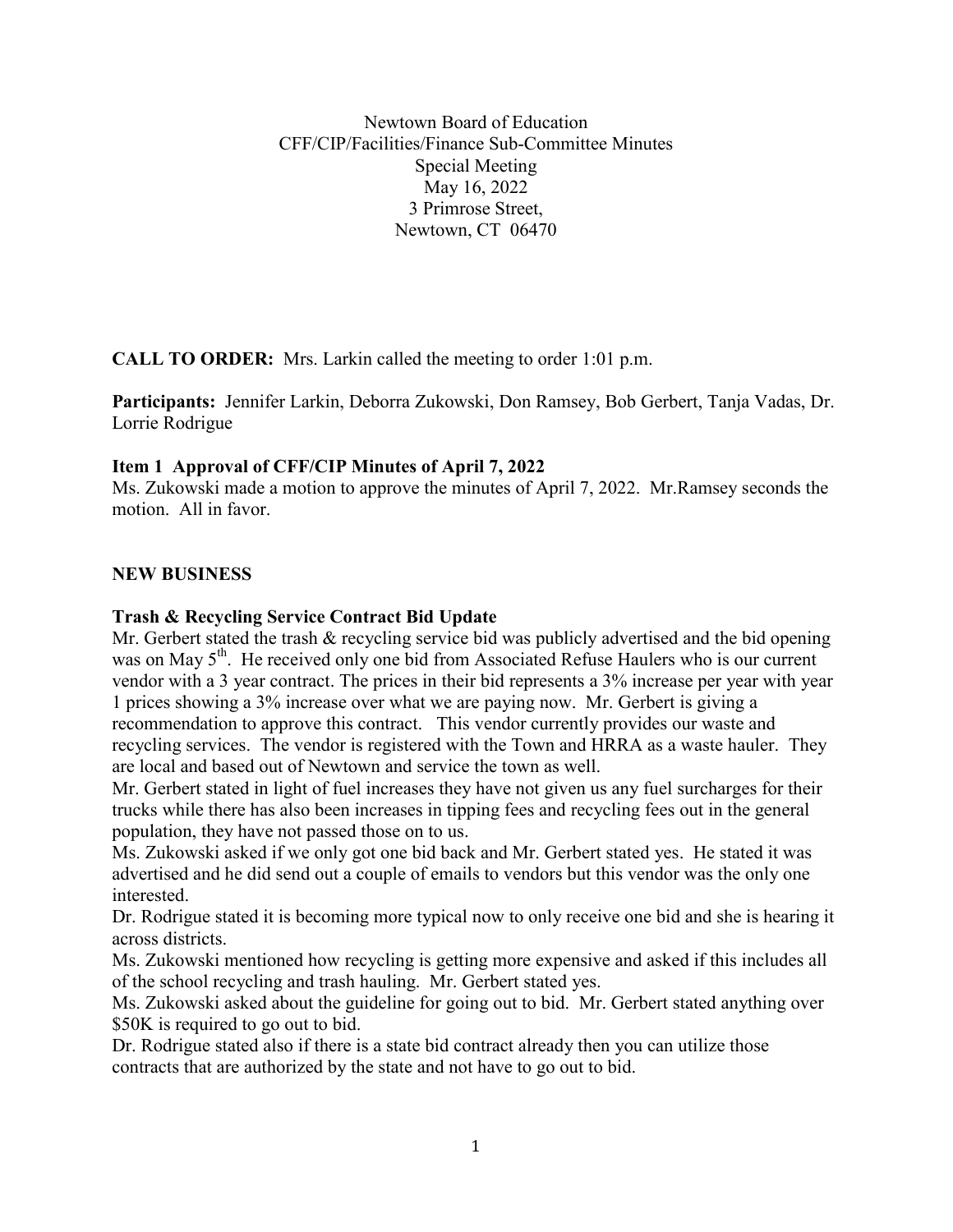Ms. Zukowsi recommended that this committee support this bid and bring it forward to the board. All were in agreement.

# **HVAC Newtown High & Reed Bid Update**

Mr. Gerbert stated he put out a bid for HVAC service for NHS & Reed. Previously we had a 3 yr. contract with Harry Grodsky  $\& Co.$  to perform maintenance at both schools. They did an excellent job all 3 years. He stated they had a walk through during April break and had 4 vendors attend. The bid opening was on May  $5<sup>th</sup>$  which 3 of the four vendors submitted a bid. The low bidder was Eastern Mechanical Services for both locations. He stated he would like to recommend this vendor for the first year with an option to renew for the  $2<sup>nd</sup>$  two years as we did with Grodsky.

Mr. Gerbert presented the prices and hourly rates. This would take effect July 1st. Overall he stated there was a 2.1% increase.

Ms. Zukowski recommended that this committee support this bid and bring it forward to the board. All were in agreement.

# **Proposal for NHS Parking Lot Lights**

Mr. Gerbert presented a proposal to replace the parking lights at Newtown High School. This proposal from Greenleaf would get everything done inside and outside with LED. The fixtures proposed are the same as Reed and HOM which are a Lithonia. These lights are able to dim and use a photo cell where there is no programming and has a censor to detect daylight. Mr. Ramsey asked how long has the fixtures been at Reed and the longevity of the lights. Mr.

Gerbert stated they just went in about 6 months ago and they finished installing around Thanksgiving. Mr. Gerbert stated the longetivity of LED is about 20-25 years and Greenleaf would be giving us a 5 year warranty.

He stated there is a hefty price with this proposal of about \$83K. He stated we are able to use Eversource on-bill financing and they can be flexible to finance the full job or any piece of the job and we can break it up in any fashion. He stated Eversource does give 48 months at 0% financing. Estimated savings would be \$10,366 for the year for the total project.

Mrs. Larkin asked when we would be looking to do the replacement and did he have this in the CIP plan. Mr. Gerbert stated no and it is something we will have to think about.

Mr. Gerbert stated this vendor is a State of CT vendor so there is no need to go out to bid.

Mr. Gerbert stated this discussion was for informational purposes only.

Mrs. Larkin stated we will revisit this in the future.

# **Financial Update**

Mrs. Vadas stated she wanted to talk about the major objects. She stated our balance increased over the prior month by \$156K with the majority coming from of our salary accounts.

She indicated the certified salary accounts had an increase to the balance by \$115K due to the release of anticipated obligations for teachers, certified subs (this included subs for staff training) and homebound tutors. She said she anticipates that this will be the last month for a large adjustment like this.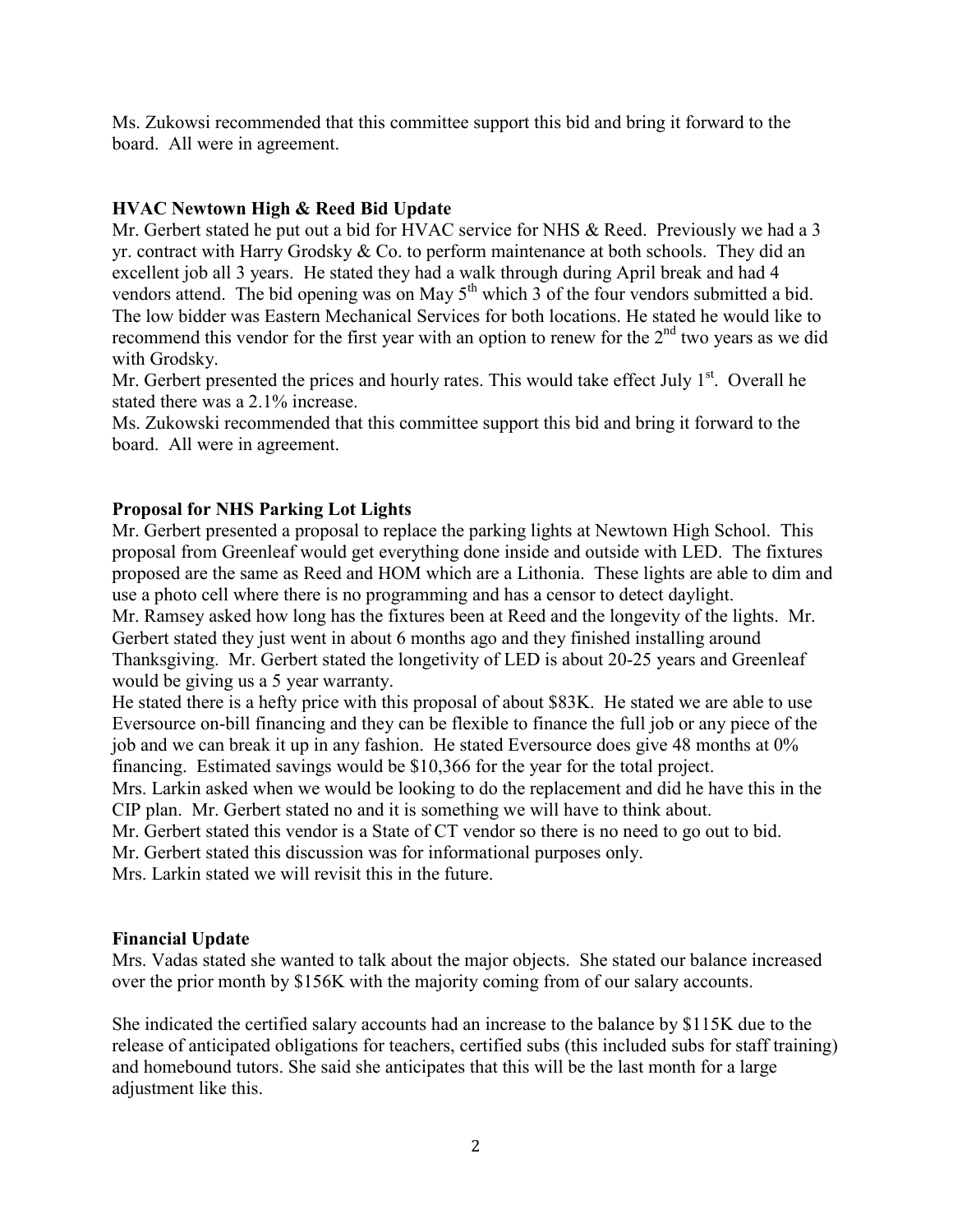She stated the non-certified salary account is also experiencing an increase to the balance by \$34K due to unfilled positions, adjustments to employee overtime as well as turnover.

Ms. Zukowski then inquired about teachers and FMLA pay. She asked if teachers get to participate in the CT FMLA fund.

Dr. Rodrigue stated what they were offering at the height of the pandemic is not what they are offering now. There were changes made for staff. A lot of flexibilities have changed under FMLA. She further stated there were not many issues with FMLA during the height and maybe a few employees ran out and we had to deal with those on a case by case issue.

Mrs. Vadas went on to state that the total projected year-end balance in our salary account is \$489,479.

Ms. Zukowski then asked about the SpEd certified salaries. She stated part of the \$112K balance is the fact that we don't have services such as Behavioral Therapists so we are outsourcing therapists and wanted to know what the net was.

Mrs. Vadas stated there is a deficit of about \$80,000 in contracted services that includes a behavioral therapist agency used to fill these open positions. The net is \$30K right now.

Ms. Zukowski asked about the level of services for the cost of outplaced services vs in-house services.

Mrs. Vadas stated the \$112k includes other services such as OTPTs, BTs, Job Coaches and a small piece of the grant. She said there are many moving pieces as it is not one-to-one correlation.

Mrs. Vadas showed the committee the detail report which shows the moving pieces and breakdown that goes into a line item.

Mrs. Vadas then spoke about employee benefits and how they have changed over the prior month with a decrease to the balance by roughly \$24K. She is not anticipating a further deficit with unemployment costs; however, we did incur an additional \$14,000 in unemployment benefits for one employee. She indicated employee benefits should not change much from now until the end of the year with the current balance at a negative \$97K.

Mrs.Vadas talked about professional services and how she released some of the anticipated obligations which increased the balance in this object.

She stated the same was for professional educational services which is all of our staff training. Mrs. Larkin asked if there was the opportunity to do the professional development virtually. Dr. Rodrigue stated some professional development days were bigger than virtually and there were some that were done virtually.

Mrs. Larson asked about substitutes and their rate of \$100/day vs asking a teacher to fill in. Dr. Rodrigue stated substitutes are another group that got hit very hard with the pandemic which is still going on and we don't have enough. We are in a continual plea to bump it up. Mrs. Larkin asked if HR can do more to help out. Dr. Rodrigue stated she believes HR is doing all that they typically do and they are looking to bump it up. She stated all of the employment ads are out there. Dr. Rodrigues stated it is all about who is paying more for substitutes.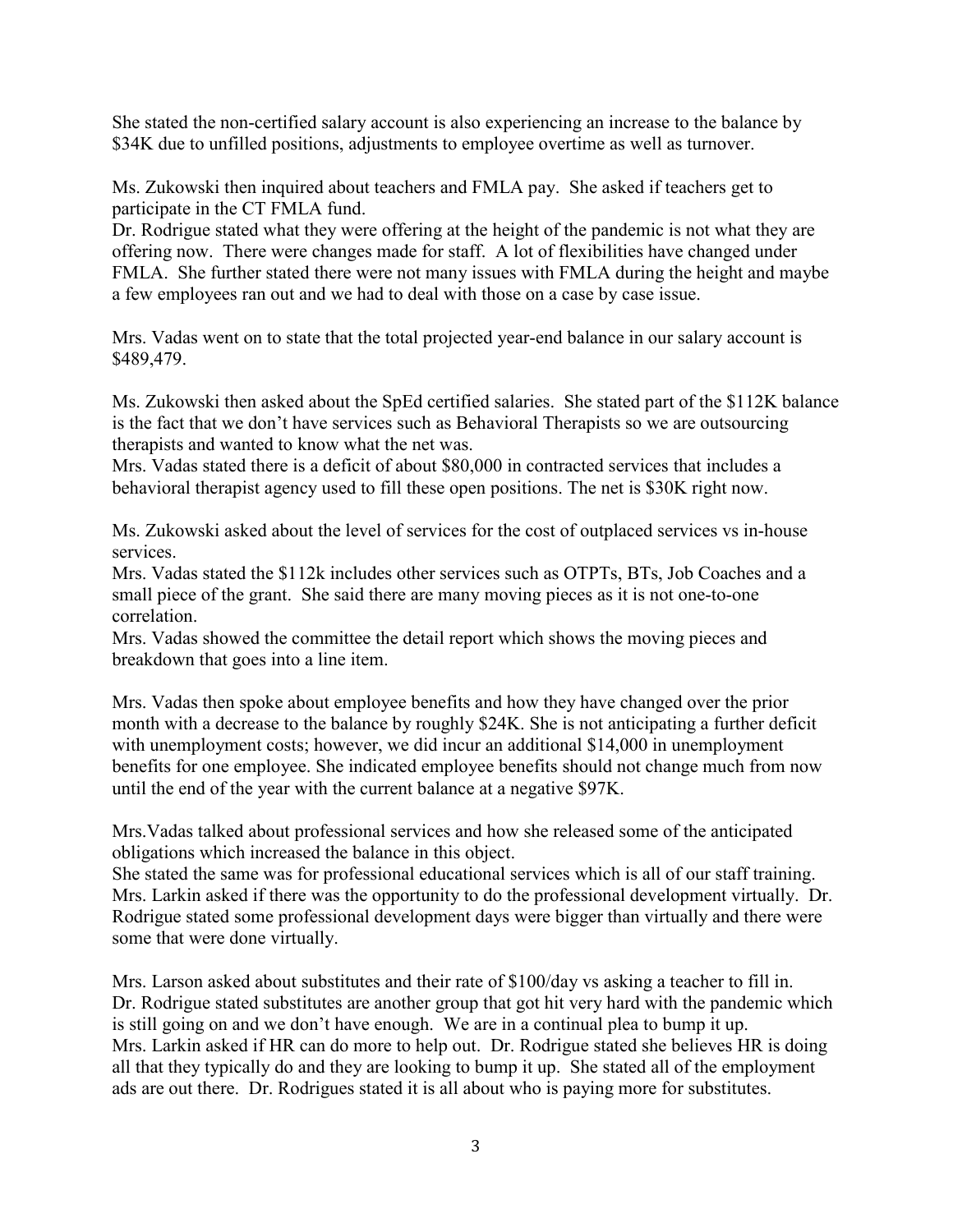Mrs. Vadas went on to purchased property services and stated she is showing a deficit of \$77K. She stated she believes this will change before year end as this account includes our contingency accounts for emergency building repair and general repairs. This deficit also includes the Hawley move-out which is about \$47K, we had expensive repairs at the NHS, and a smaller version of the lighting upgrade at the Middle Gate school. This is a contingency account and will be adjusted again each month.

Mrs. Vadas moved on to other purchased services. She stated our out-of-district tuition account is another area where we do not anticipate any additional out-placements this year. She said she released \$74K back into the out-of-district tuition which now shows a balance of \$113K in the account.

Mrs. Vadas talked about the Special Education Department as a whole is now showing a balance of \$411K. The driver of this is in our non-certified salaries as well as a portion of the additional funding in the excess cost grant.

She stated supplies are showing a deficit but she thinks it will pan out to zero by the end of the year.

Ms. Zukowski stated she thought what Mrs. Vadas presented regarding the financial report was well done.

# **Spending Plan for the Balance of the Year**

Mrs. Vadas stated she and Dr. Rodrigue were looking at a spending plan for the year-end balance.

Mrs. Vadas presented a list of additional requests for the spending plan. The committee discussed the items.

Ms. Zukowski stated in July we would have a better sense of what we actually have in surplus and what we underestimated for next year's budget.

#### **Budget Transfers**

Mrs. Vadas discussed the requested budget transfers. Two transfers were within the same object code (salary and contracted services) and one transfer was from object code 910 to 500.

#### **Update on Food Service Bid**

Mrs. Vadas stated she is working on a contract with a food service vendor. They have discussed initiatives and are working on addendums to the contract. She stated once the contract is in the final draft, it then goes to the state for approval and then to board for final approval.

# **Update Transportation Contract**

Mrs. Vadas stated they are still working with the attorneys and once we have a draft she will share with the committee.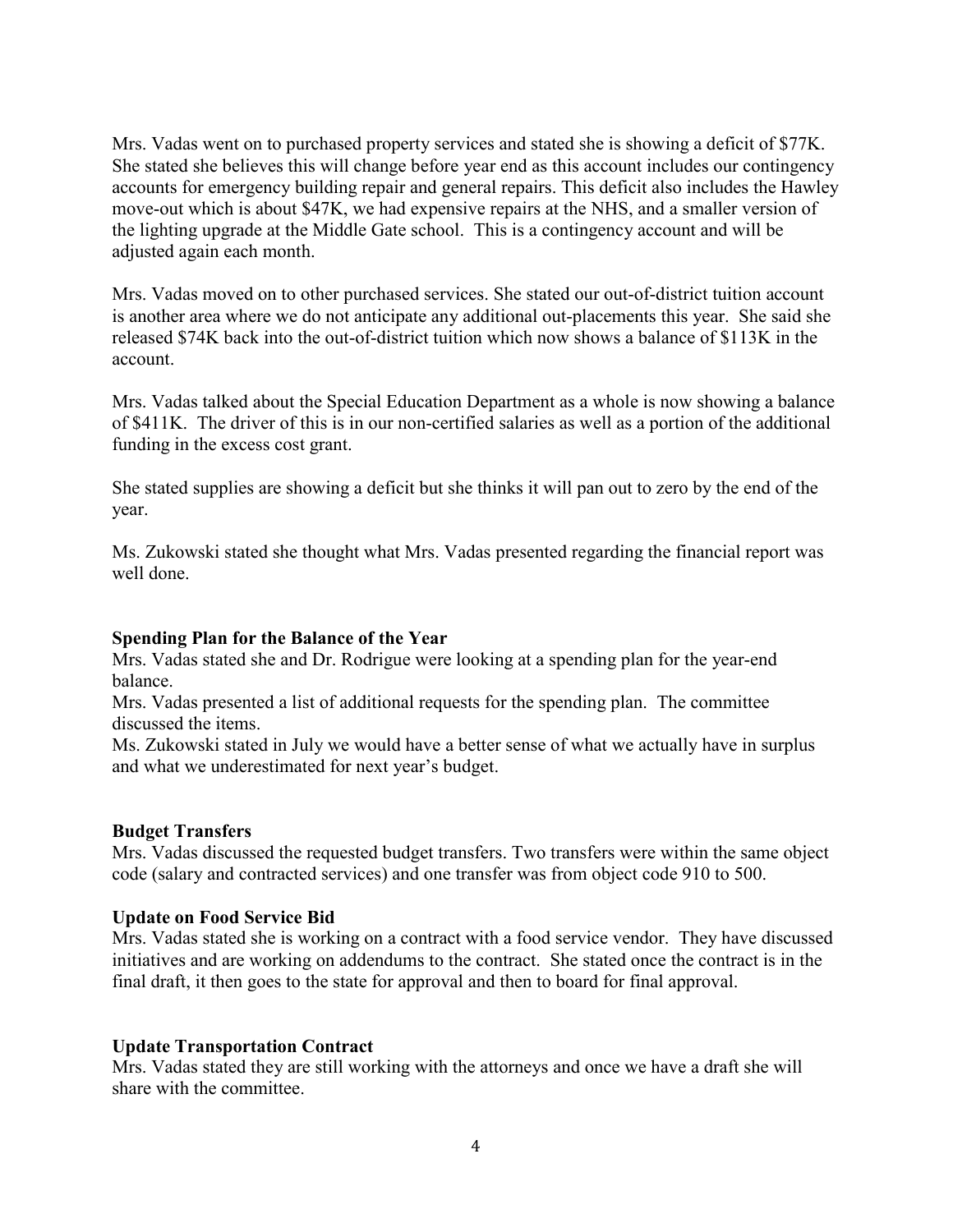## **22-23 Budget: New Excess Cost Grant Calculation**

Mrs. Vadas reminded the subcommittee that this year we have received 82% reimbursement of our excess cost grant which totaled about \$116k. This additional revenue ultimately added to the balance in this account and was unexpected. The grant has never been this high and will most likely be changing next year as the state has developed a new excess cost grant reimbursement calculation. This calculation is based on community wealth per-capita and Newtown falls into the 70% category. Our 22-23 budget calls for a 75% reimbursement rate which ultimately means we will fall short over \$100k in excess cost grant revenue.

### **Public Participation:** None

**Adjournment:** Ms. Zukowski made a motion to adjourn meeting. Mr. Ramsey seconds the motion. All in favor. The meeting was adjourned at 2:37 p.m.

Respectfully Submitted, Joanne Morris

THESE ARE DRAFT MINUTES AND ARE SUBJECT TO THE APPROVAL OF THE BOE CFF/CIP SUB COMMITTEE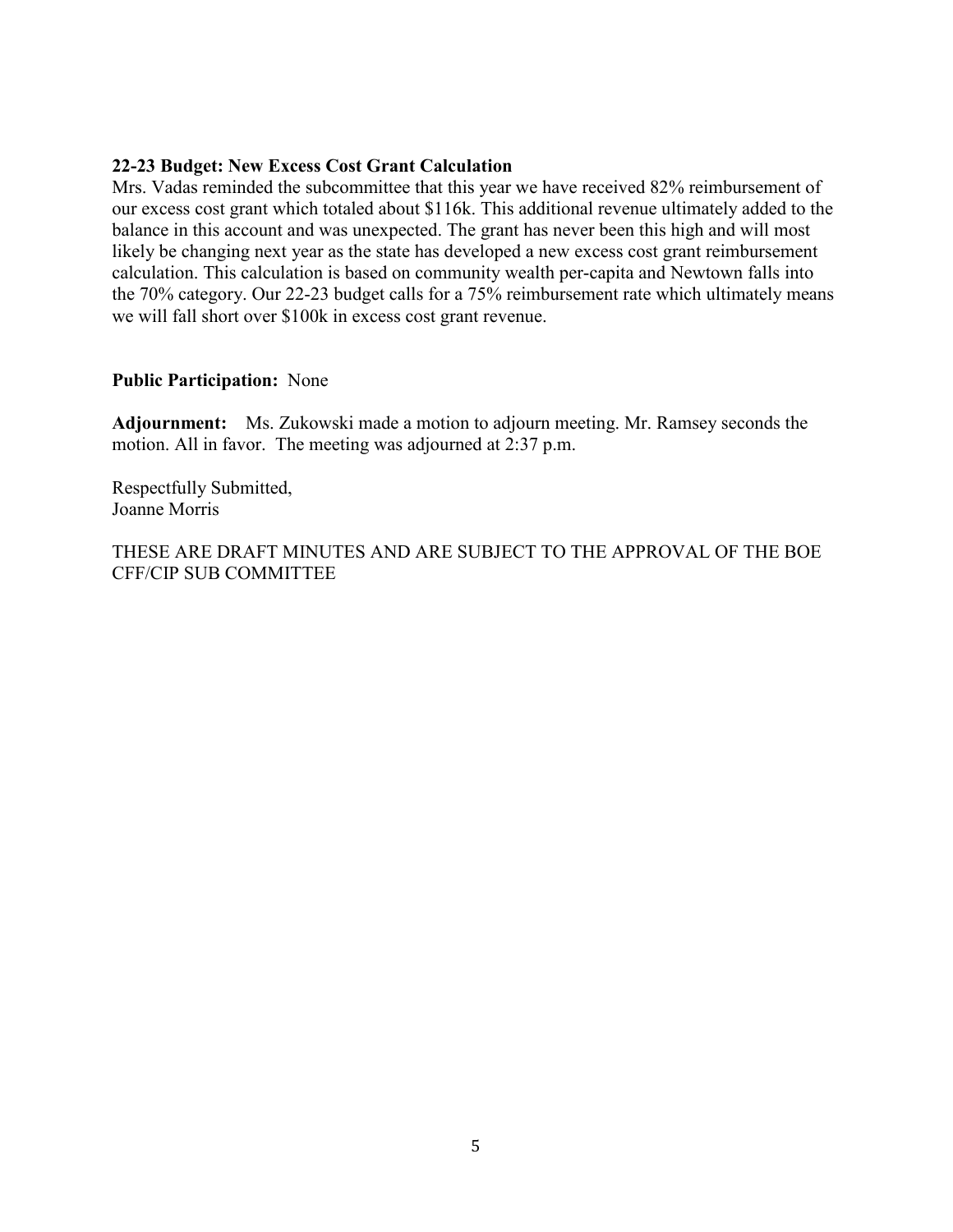#### **NEWTOWN BOARD OF EDUCATION SUMMARY - CAPITAL IMPROVEMENT PLAN 2023/24 TO 2027/28**

|                           |                      |                                                                                                                                                                  |          |                             | Year <sub>2</sub>           |                                    | <b>DRAFT</b> |                               |    |                          |    |                              |
|---------------------------|----------------------|------------------------------------------------------------------------------------------------------------------------------------------------------------------|----------|-----------------------------|-----------------------------|------------------------------------|--------------|-------------------------------|----|--------------------------|----|------------------------------|
| <b>INITIAL FIVE YEARS</b> |                      |                                                                                                                                                                  |          | Year 1                      | <b>NO</b><br><b>BONDING</b> | Year 3                             |              | Year 4                        |    | Year 5                   |    |                              |
| CIP<br>Item#              | Location             | <b>Description of Project</b>                                                                                                                                    |          | 2023/24                     | 2024/25                     | 2025/26                            |              | 2026/27                       |    | 2027/28                  |    | <b>TOTALS</b>                |
|                           | Hawley Elem.         | Ventilation, HVAC Renovations<br>Re-roof 1997 wing (BUR, 18500sf)                                                                                                |          | \$4,000,000                 |                             |                                    |              |                               | \$ | 500,000                  | \$ | 4,000,000                    |
|                           | Middle Gate Elem.    | Window replacement<br>Bathroom renovations (2 staff, 2 student)<br>Repave entire parking lot, curbing, sidewalks (69000sf)                                       |          |                             |                             |                                    |              | 1,100,000<br>200,000          | \$ |                          | \$ | 250,000 \$ 1,550,000         |
|                           | <b>Head O'Meadow</b> | Replace Condensing Units, Piping, Coils<br>Repave entire parking lot, curbing, sidewalks (90000sf)                                                               | \$       | 750,000                     |                             |                                    |              |                               | \$ | 300,000                  | \$ | 1,050,000                    |
|                           | Reed Intermediate    | Replace Chiller, Upgrade BMS controls/VAVs, Fence                                                                                                                |          |                             |                             |                                    | \$           | 750,000                       |    |                          | \$ | 750,000                      |
|                           | Middle School        | Engineering for HVAC Improvements (incld CM)<br><b>HVAC Improvements</b><br>Repave entire parking lot, curbing, sidewalks (174000sf)                             | \$       | 450,000                     |                             | 8,000,000<br>\$                    |              |                               | \$ | 575,000                  | \$ | 9,025,000                    |
|                           | <b>High School</b>   | HVAC Replacements B-wing (incl VAV upgrades)<br>Replace F-wing chiller<br><b>HVAC Replacements (Pool area)</b><br>Re-roof BUR areas (B-wing, Pool, Gym, 17000sf) | \$       | 850,000                     |                             |                                    |              | 500,000<br>400,000<br>450,000 |    |                          | \$ | 2,200,000                    |
|                           |                      | TOTAL COSTS OF ALL PROJECTS<br>TOTAL TO BE BONDED                                                                                                                | \$<br>\$ | 6,050,000<br>$6,050,000$ \$ | $\frac{1}{2}$               | 8,000,000<br>\$<br>8,000,000<br>\$ | -\$          | 3,400,000<br>3,400,000        | \$ | 1,625,000<br>\$1,625,000 |    | \$19,075,000<br>\$19,075,000 |

Eligibility for project inclusion on the CIP is that the cost must exceed \$200,000.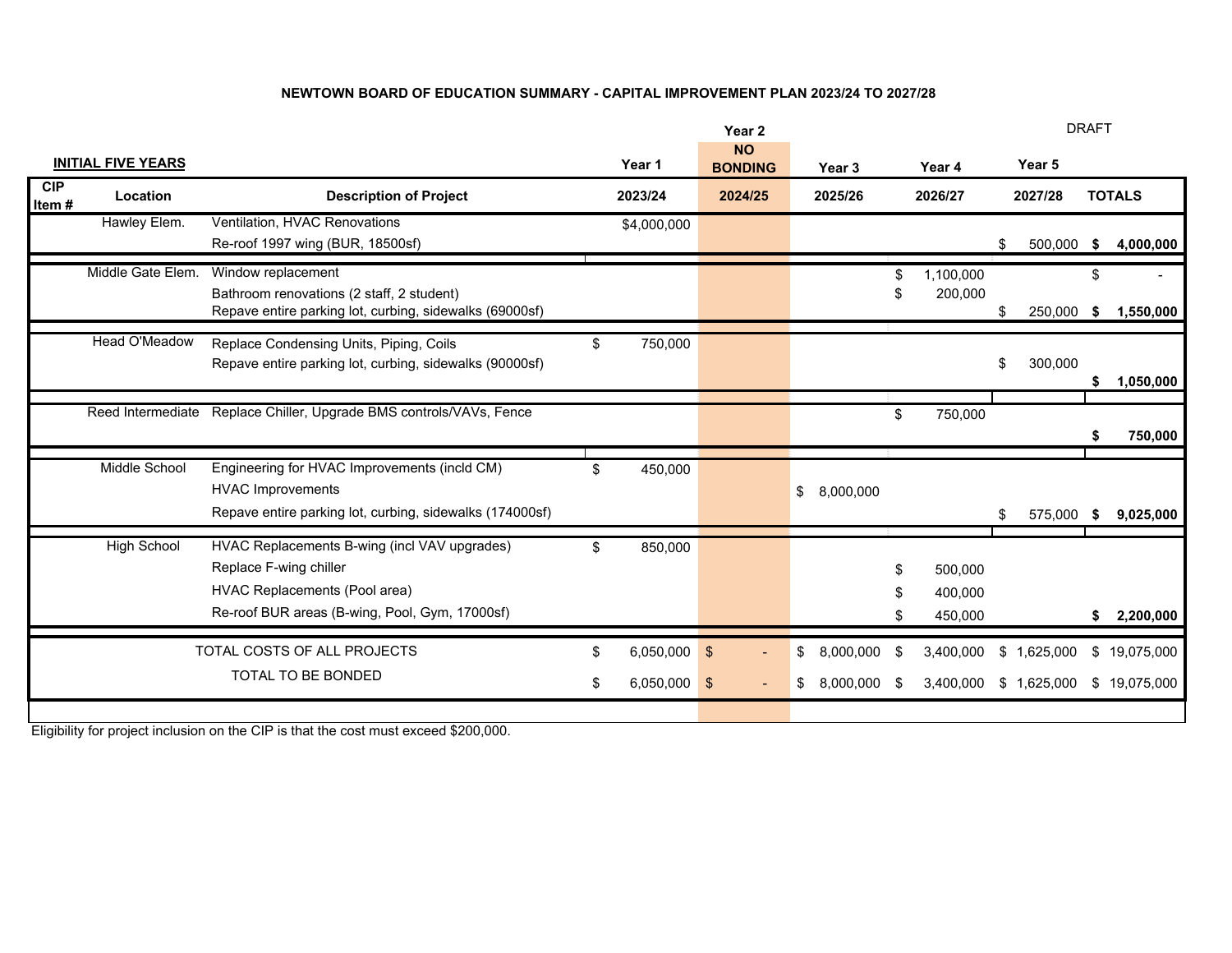|                          | NEWTOWN BOARD OF EDUCATION SUMMARY - CAPITAL IMPROVEMENT PLAN 2028/29 TO 2032/33 |                                                                                                      |                          |                                                 |         |    |              |               |                         |         |    |                    |  |
|--------------------------|----------------------------------------------------------------------------------|------------------------------------------------------------------------------------------------------|--------------------------|-------------------------------------------------|---------|----|--------------|---------------|-------------------------|---------|----|--------------------|--|
| <b>SECOND FIVE YEARS</b> |                                                                                  |                                                                                                      |                          | Year 7<br><b>NO</b><br>Year 6<br><b>BONDING</b> |         |    | Year 8       | Year 9        | <b>DRAFT</b><br>Year 10 |         |    |                    |  |
| CIP                      | Location                                                                         | <b>Description of Project</b>                                                                        |                          | 2028/29                                         | 2029/30 |    | 2030/31      | 2031/32       |                         | 2032/33 |    | <b>TOTALS</b>      |  |
| Item $#$                 | <b>Hawley Elem</b>                                                               | Repave entire parking lot, curbing, sidewalks (80000sf)                                              | $\overline{\mathcal{E}}$ | 275,000                                         |         |    |              |               |                         |         | \$ | 275,000            |  |
|                          | Sandy Hook Elem.                                                                 |                                                                                                      |                          |                                                 |         |    |              |               |                         |         |    |                    |  |
|                          | Middle Gate Elem.                                                                | HVAC design<br><b>HVAC Improvements</b>                                                              | $\overline{\$}$          | 200,000                                         |         | \$ | 2,000,000    |               |                         |         | \$ | 2,200,000          |  |
|                          | Head O'Meadow                                                                    | Roof restoration (66500sf)                                                                           |                          |                                                 |         |    |              | 400,000<br>\$ |                         |         | S  | 400,000            |  |
|                          |                                                                                  | Reed Intermediate Repave entire parking lot, curbing, sidewalks (162000sf)<br>Replace HVAC Equipment | \$                       | 525,000                                         |         | \$ | 800,000      |               |                         |         | \$ | 1,325,000          |  |
|                          | Middle School                                                                    | Replace Generator and Transfer Switch                                                                |                          |                                                 |         |    |              |               | \$                      | 200,000 | \$ | 200,000            |  |
|                          | <b>High School</b><br>District-Wide                                              | Replace Windows (B-wing)<br>Security Camera Upgrade (501 cameras)                                    | \$<br>\$                 | 450,000<br>700,000                              |         |    |              |               |                         |         | \$ | 450,000<br>700,000 |  |
|                          |                                                                                  | TOTAL COSTS OF ALL PROJECTS                                                                          | \$                       | 2,150,000 \$                                    |         | \$ | 2,800,000 \$ | 400,000       | \$                      | 200,000 | \$ | 5,550,000          |  |
|                          |                                                                                  | TOTAL TO BE BONDED                                                                                   | \$                       | 2,150,000 \$                                    |         |    | 2,800,000    | \$<br>400,000 | \$                      | 200,000 | \$ | 5,550,000          |  |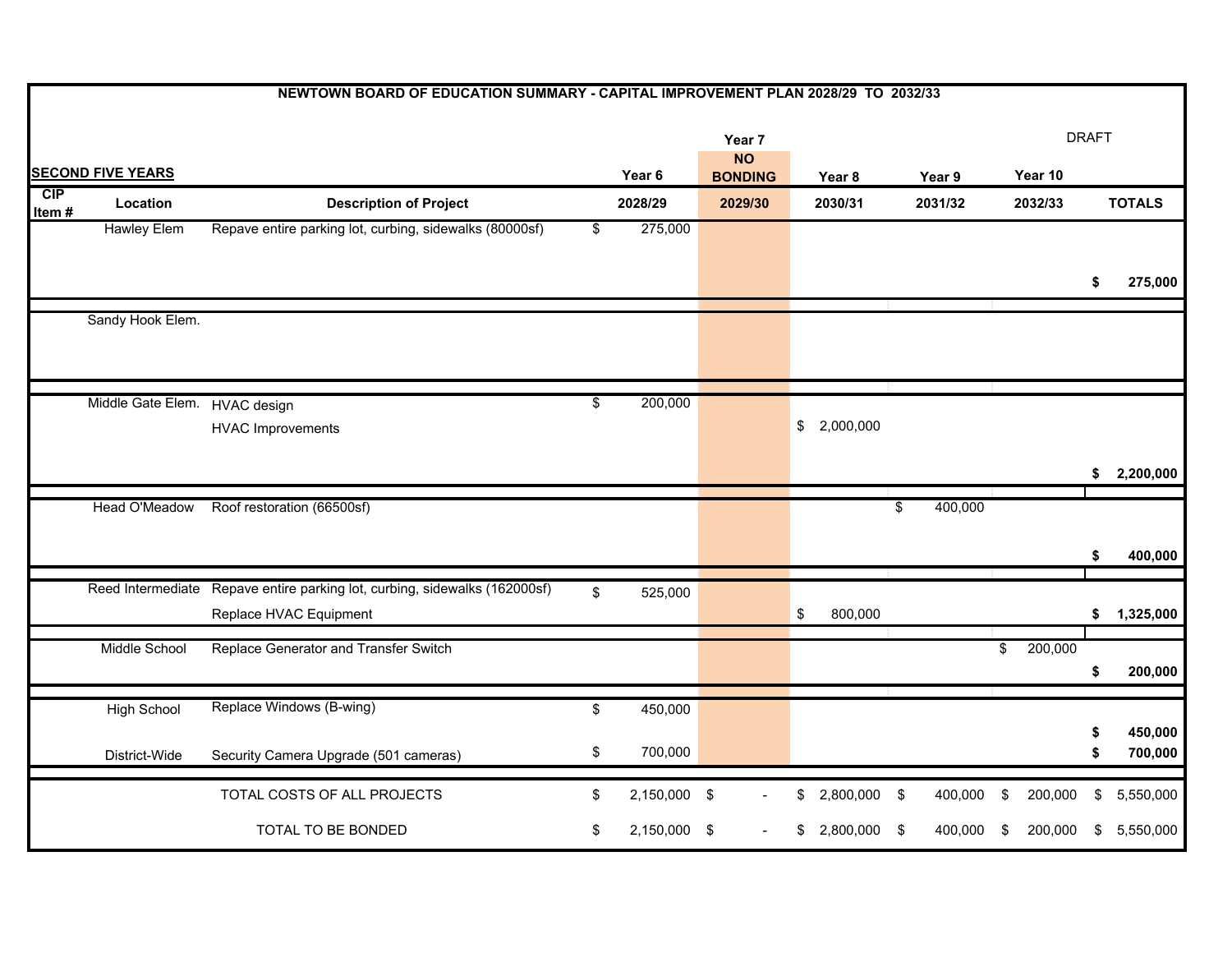Notes:

- 1) Hawley numbers are carried from approved 2021 CIP
- 2) Middle School HVAC design includes an allowance for CM preconstruction to assist with scope, phasing, and budget
- 3) Middle School HVAC budget is using Hawley HVAC as a benchmark
- 4) Middle Gate Window budget includes design
- 5) High School Windows (B-wing) budget includes design
- 6) Paving budgets are based on milling of existing asphalt, 3" of new asphalt, and line striping
- 7) High School HVAC Replacements includes upgrades to VAV and BMS controls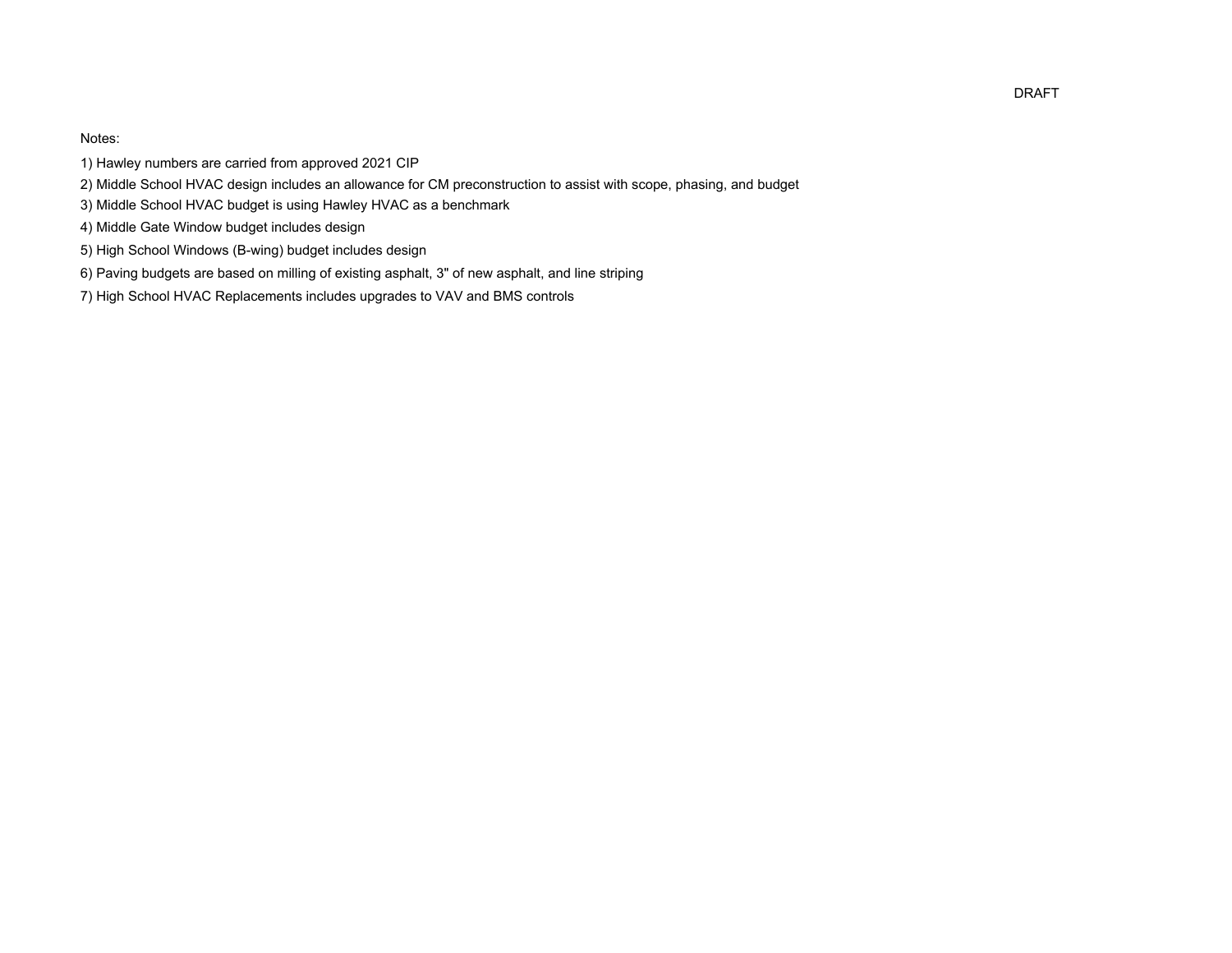#### **NEWTOWN BOARD OF EDUCATION SUMMARY - CAPITAL IMPROVEMENT PLAN 2022/23 TO 2026/27**

| BOF revisions 11/8/2021       |                           | LC revisions $1/19/2022$                                                                                                                                                                                                                                      |          |                        |                                        |        |                                        |          |                        | Approved by BOE 9/8/2021                        |          |                                |
|-------------------------------|---------------------------|---------------------------------------------------------------------------------------------------------------------------------------------------------------------------------------------------------------------------------------------------------------|----------|------------------------|----------------------------------------|--------|----------------------------------------|----------|------------------------|-------------------------------------------------|----------|--------------------------------|
|                               | <b>INITIAL FIVE YEARS</b> |                                                                                                                                                                                                                                                               |          | Year 1                 |                                        | Year 2 | <b>NO BONDING</b><br>Year <sub>3</sub> |          | Year 4                 | Year 5                                          |          |                                |
| <b>CIP</b><br>Item#           | Location                  | <b>Description of Project</b>                                                                                                                                                                                                                                 |          | 2022/23                | 2023/24                                |        | 2024/25                                |          | 2025/26                | 2026/27                                         |          | <b>TOTALS</b>                  |
| 1                             | Hawley Elem.              | Ventilation, HVAC Renovations                                                                                                                                                                                                                                 |          | \$2,500,000            | \$4,000,000                            |        |                                        |          |                        |                                                 | \$       | 6,500,000                      |
| 10<br>12                      | Middle Gate Elem.         | Window replacement<br>Bathroom renovations (2 staff, 2 student)                                                                                                                                                                                               |          |                        |                                        |        |                                        |          |                        | \$1,100,000<br>200,000<br>\$                    | \$<br>\$ | 1,300,000                      |
| $\overline{2}$<br>7           | Head O'Meadow             | Boilers, VFDs, Water Heater<br>Replace Condensing Units, Piping, Coils                                                                                                                                                                                        | \$       | 424,500                | \$<br>750,000                          |        |                                        |          |                        |                                                 | \$       | 1,174,500                      |
| 4                             |                           | Reed Intermediate Replace Chiller, Upgrade BMS controls/VAVs, Fence                                                                                                                                                                                           |          |                        |                                        |        |                                        |          |                        |                                                 | \$       |                                |
| 5<br>8                        | Middle School             | Engineering for HVAC Improvements (incld CM)<br><b>HVAC Improvements</b>                                                                                                                                                                                      |          |                        | \$<br>450,000                          |        |                                        | \$       | 8,000,000              |                                                 | \$       | 8,450,000                      |
| 3<br>6<br>13<br>9<br>11<br>14 | <b>High School</b>        | HVAC Replacements A-wing (incl VAV upgrades)<br>HVAC Replacements B-wing (incl VAV upgrades)<br>Rear Turf Field (moved to Yr 1 by BOF 11/8/2021)<br>Replace F-wing chiller<br>HVAC Replacements (Pool area)<br>Re-roof BUR areas (B-wing, Pool, Gym, 17000sf) | \$<br>\$ | 850,000 \$<br>460,000  | \$<br>850,000                          | ÷,     |                                        |          |                        | \$<br>500,000<br>400,000<br>\$<br>450,000<br>\$ | \$       | 3,510,000                      |
|                               |                           | TOTAL COSTS OF ALL PROJECTS<br>TOTAL TO BE BONDED                                                                                                                                                                                                             | \$<br>\$ | 4,234,500<br>4,234,500 | $$6,050,000$ \ \ \$<br>$$6,050,000$ \$ |        |                                        | \$<br>\$ | 8,000,000<br>8,000,000 | \$2,650,000<br>\$2,650,000                      |          | \$ 20,934,500<br>\$ 20,934,500 |

Eligibility for project inclusion on the CIP is that the cost must exceed \$200,000. 2017-18 Reimbursement rate 36.43% *Construction inflation estimate 6.0%*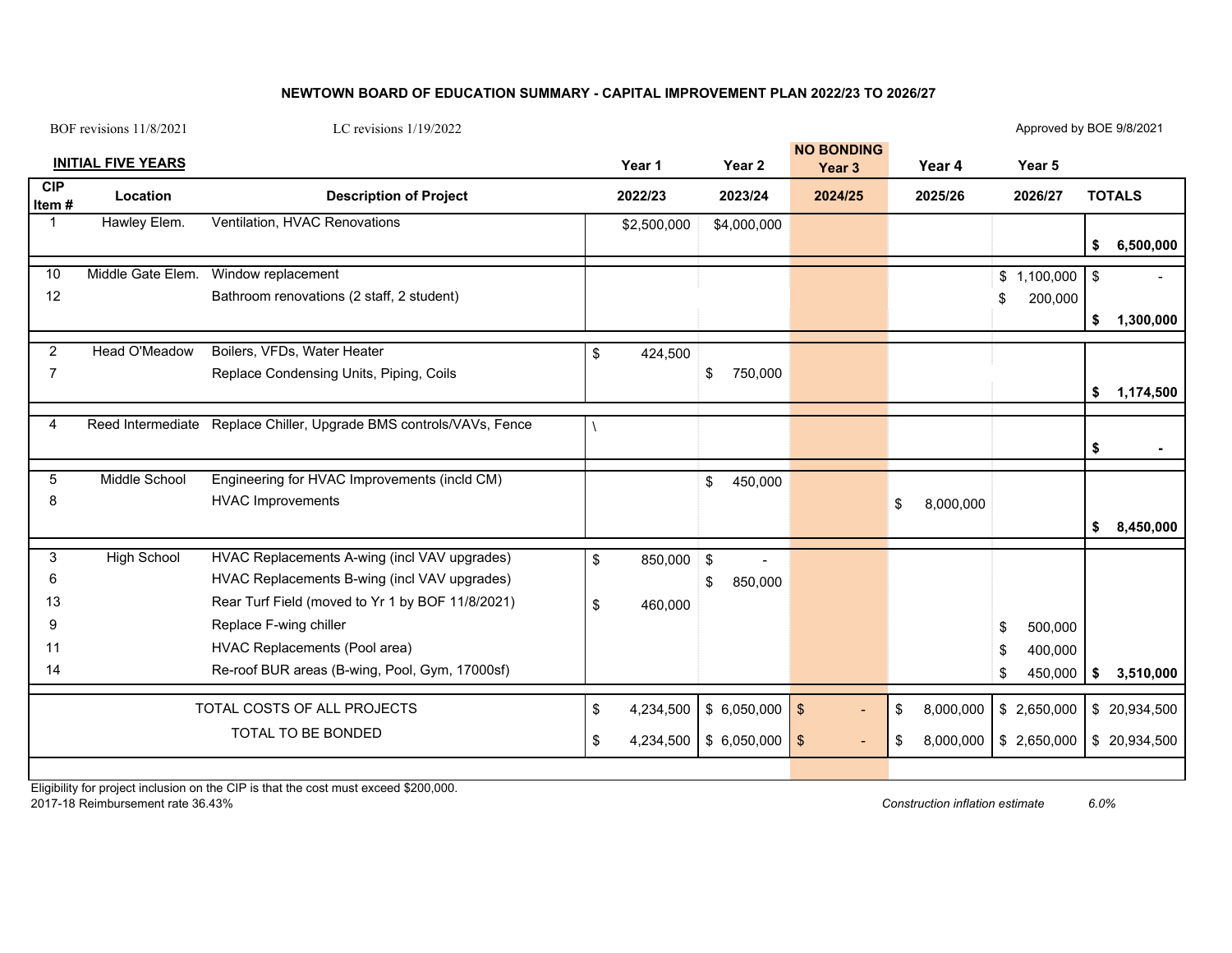#### **NEWTOWN BOARD OF EDUCATION SUMMARY - CAPITAL IMPROVEMENT PLAN 2027/28 TO 2031/32**

BOF revisions 11/8/2021

LC revisions 1/19/2022

Approved by BOE 9/8/2021

|                 | <b>SECOND FIVE YEARS</b> |                                                                            |                         | Year <sub>6</sub> | Year 7        | <b>NO BONDING</b><br>Year <sub>8</sub> | Year 9          | Year 10       |               |             |
|-----------------|--------------------------|----------------------------------------------------------------------------|-------------------------|-------------------|---------------|----------------------------------------|-----------------|---------------|---------------|-------------|
| CIP<br>Item $#$ | Location                 | <b>Description of Project</b>                                              |                         | 2027/28           | 2028/29       | 2029/30                                | 2030/31         | 2031/32       | <b>TOTALS</b> |             |
|                 | <b>Hawley Elem</b>       | Re-roof 1997 wing (BUR, 18500sf)                                           | \$                      | 500,000           |               |                                        |                 |               |               |             |
|                 |                          | Repave entire parking lot, curbing, sidewalks (80000sf)                    |                         |                   | \$<br>275,000 |                                        |                 |               |               |             |
|                 |                          |                                                                            |                         |                   |               |                                        |                 |               | \$            | 775,000     |
|                 | Sandy Hook Elem.         |                                                                            |                         |                   |               |                                        |                 |               |               |             |
|                 |                          |                                                                            |                         |                   |               |                                        |                 |               |               |             |
|                 | Middle Gate Elem.        | Repave entire parking lot, curbing, sidewalks (69000sf)                    | $\sqrt[6]{\frac{1}{2}}$ | 250,000           |               |                                        |                 |               |               |             |
|                 |                          | <b>HVAC</b> design                                                         |                         |                   | \$<br>200,000 |                                        |                 |               |               |             |
|                 |                          | <b>HVAC Improvements</b>                                                   |                         |                   |               |                                        | 2,000,000<br>\$ |               |               |             |
|                 |                          |                                                                            |                         |                   |               |                                        |                 |               | \$            | 2,450,000   |
|                 | Head O'Meadow            | Roof restoration (66500sf)                                                 |                         |                   |               |                                        |                 | \$<br>400,000 |               |             |
|                 |                          | Repave entire parking lot, curbing, sidewalks (90000sf)                    | $$\mathbb{S}$$          | 300,000           |               |                                        |                 |               |               |             |
|                 |                          |                                                                            |                         |                   |               |                                        |                 |               | \$            | 700,000     |
|                 |                          |                                                                            |                         |                   |               |                                        |                 |               |               |             |
|                 |                          | Reed Intermediate Repave entire parking lot, curbing, sidewalks (162000sf) |                         |                   | \$<br>525,000 |                                        |                 |               |               |             |
|                 |                          |                                                                            |                         |                   |               |                                        |                 |               | \$            | 525,000     |
|                 | Middle School            | Repave entire parking lot, curbing, sidewalks (174000sf)                   | $\sqrt[6]{\frac{1}{2}}$ | 575,000           |               |                                        |                 |               |               |             |
|                 |                          |                                                                            |                         |                   |               |                                        |                 |               | \$            | 575,000     |
|                 | <b>High School</b>       | Replace Windows (B-wing)                                                   |                         |                   | \$<br>450,000 |                                        |                 |               |               |             |
|                 |                          |                                                                            |                         |                   |               |                                        |                 |               |               |             |
|                 |                          |                                                                            |                         |                   |               |                                        |                 |               | \$            | 450,000     |
|                 |                          | TOTAL COSTS OF ALL PROJECTS                                                | \$                      | 1,625,000         | \$1,450,000   |                                        | \$2,000,000     | \$400,000     |               | \$5,475,000 |
|                 |                          | <b>TOTAL TO BE BONDED</b>                                                  | \$.                     | 1,625,000         | \$1,450,000   |                                        | \$2,000,000     | \$400,000     |               | \$5,475,000 |